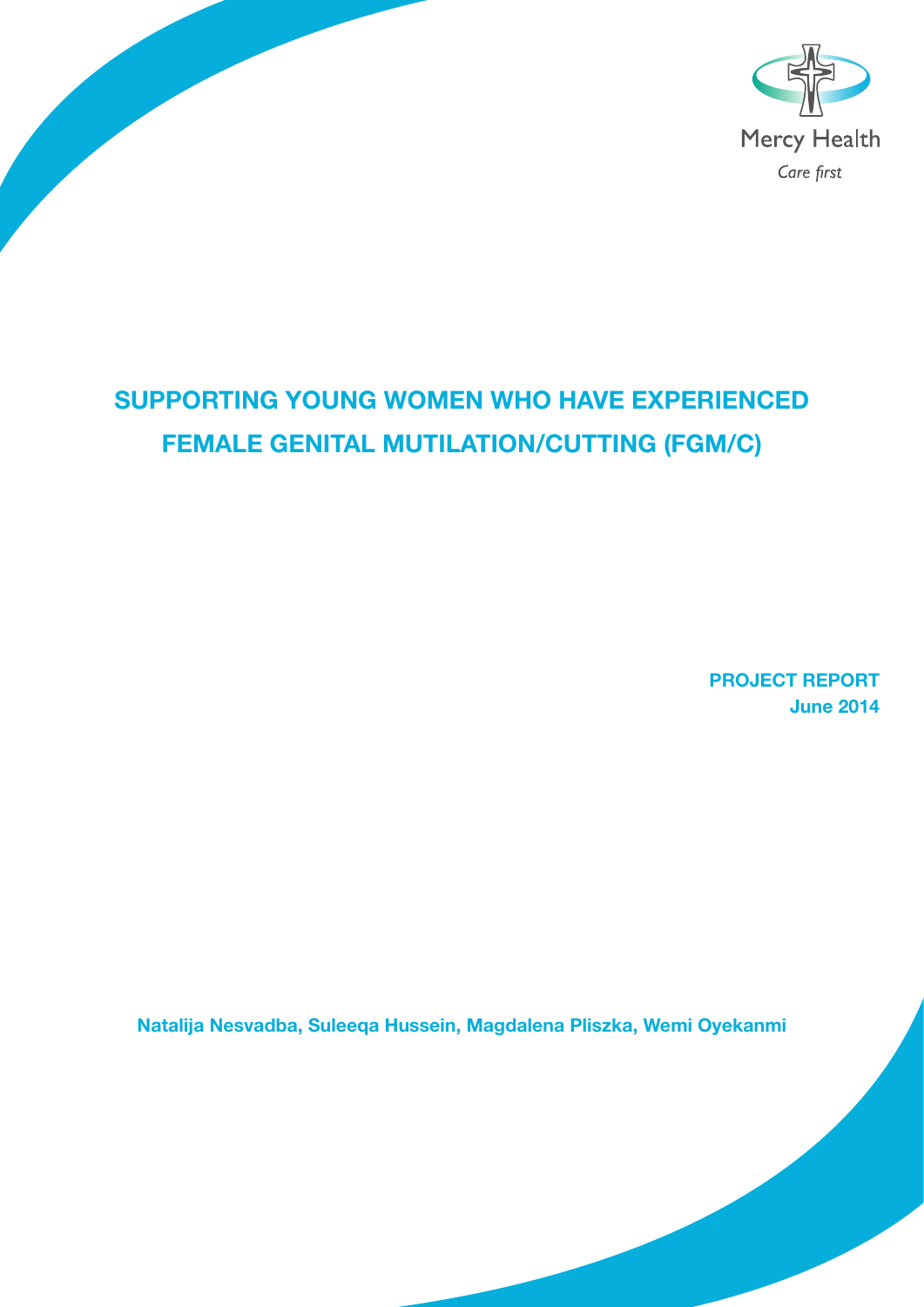# Acknowledgements

The *Supporting young women* who have experienced *FGM/C* project team would like to acknowledge and thank:

- Young women who participated in interviews and focus groups and shared their experiences and expectations
- Key stakeholders who participated in interviews
- The Project Steering Group: Assoc Prof Sonia Grover, Mercy Hospital for Women; Ms Fowzia Issa, Darebin City Council; Ms Elizabeth Murdoch, Mercy Public Hospitals Incorporated; Dr Jane Yelland, Murdoch Childrens Research Institute
- Leadership Team at Mercy Public Hospitals Inc. for their ongoing support in the development and delivery of culturally responsive services
- and the Australian Government, Department of Health for making this project possible through the FGM Support Grants.

The project was conducted by the team from Mercy Hospital for Women, namely:

Suleeqa Hussein – Community Engagement Officer – FGM/C

Natalija Nesvadba – Manager, Multicultural Services

Wemi Oyekanmi – FARREP/African Liaison Worker

Magdalena Pliszka – Research Project Officer – FGM/C

© 2014 Mercy Public Hospitals Inc, Melbourne, Australia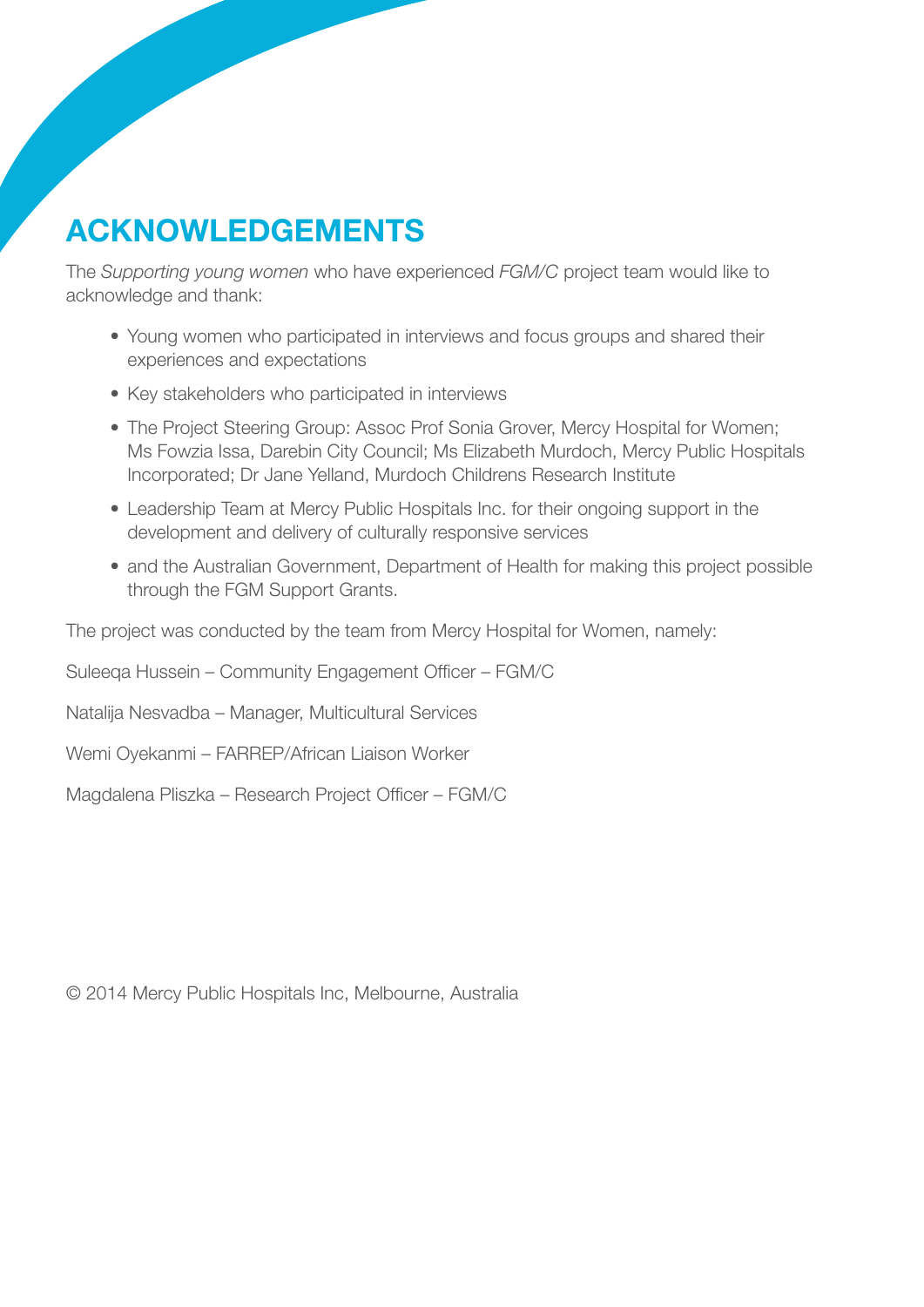# **CONTENTS**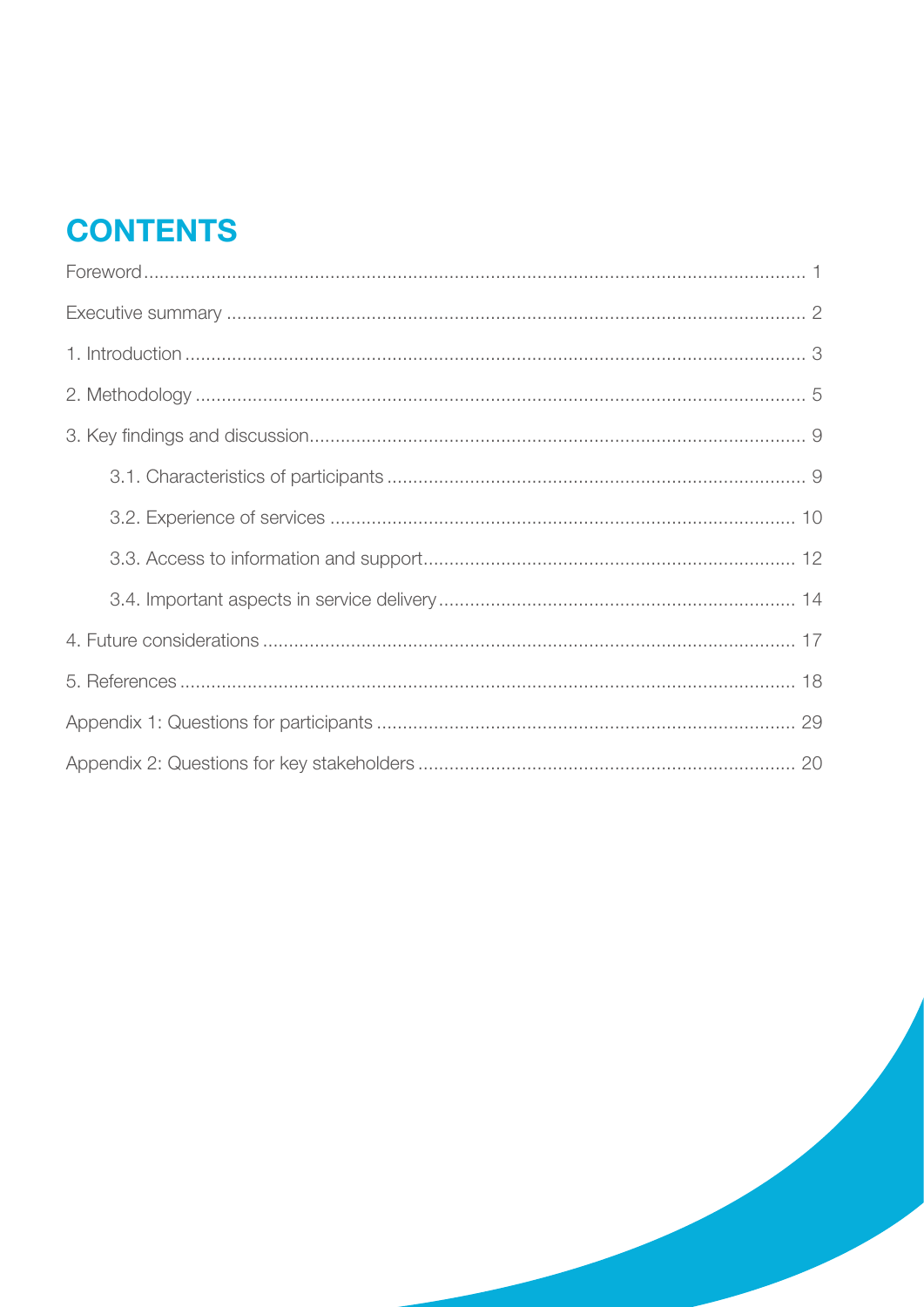## **FOREWORD** Our commitment to culturally responsive care

Our guiding principle at Mercy Health is "care first". This means we put caring for people above all else. Providing compassionate care which respects the dignity and sanctity of each and every human being is central to our reason for being. To achieve this we must have a thorough understanding of an individual's needs as well as their personal and cultural experiences.

*The Supporting young women who have experienced female genital mutilation/cutting (FGM/C)*  project is an example of how we are obtaining information to improve care for those in need. This report presents the key findings of the project and proposes recommendations for the future that are relevant to all who are working with this group of women.

We commend this initiative for the way it recognises a specific care need, acknowledges women's experiences and seeks better ways to provide support. By expanding our understanding and knowledge, not only will we be better equipped to serve women who have experienced FGM/C but we can assist them, their families and their communities to understand the effects of FGM/C and empower them to manage this issue in a manner which is respectful to their own cultural beliefs.

We extend our sincere thanks and appreciation to all project participants who shared their experiences and insight. Our gratitude also goes to the Australian Government, Department of Health for funding this important work.

On behalf of Mercy Hospital for Women and the leadership team of Mercy Health Services we are pleased to commend this report.

X Meller P

Dr Linda Mellors Executive Director, Health Services Mercy Health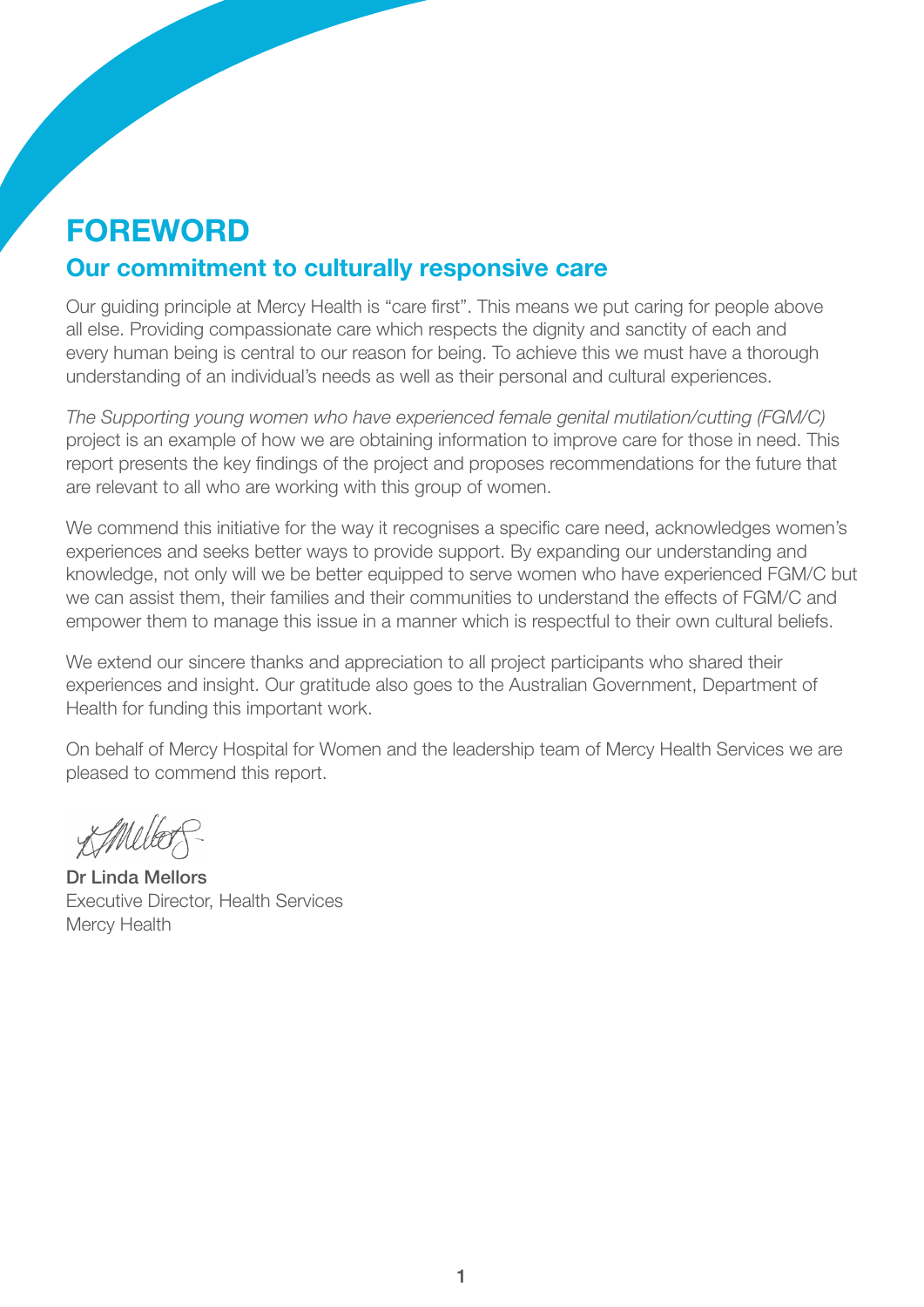# Executive summary

A growing number of migrants and refugees who come from countries that practise female genital mutilation/cutting (FGM/C) have settled in Australia over the last few decades. FGM/C includes "procedures that intentionally alter or cause injury to female genital organs for non-medical reasons. The procedure has no health benefits for girls and women" (World Health Organization (WHO), 2014).

Since 1998, Mercy Hospital for Women, through its Family and Reproductive Rights Education Program (FARREP), has been working with women from affected communities. It was through this work that the need for this study was identified.

The *Supporting young women who have experienced FGM/C* project was funded through the FGM Support Grant from the Australian Government, Department of Health. The overall aim of the project was to explore experiences of young women (18-25 years old) from FGM/C affected communities to determine ways to develop, improve and deliver support services that are culturally and age appropriate, and increase understanding of FGM/C and its consequences.

Semi-structured interviews and focus groups were conducted with twelve young women and three key stakeholders who work with young women who have experienced FGM/C. Data acquired underwent thematic analysis from which the following findings emerged:

- The young women who participated in the project experienced a lack of awareness and understanding of services that may be available to them.
- They expressed an expectation that general practitioners (GPs) and other health professionals will offer support when required.
- Access to appropriate, relevant information about FGM/C and supports available was noted by participants as a challenge. They recommended delivering information in a variety of modes including online and through information sessions.
- Participants in the project have identified a number of features that would be important to them if they were to access services and support. Apart from practical features such as hours of operation and location, the participants highlighted the need for personcentred, culturally responsive care; access to bi-cultural workers; and emphasis on privacy, confidentiality and trust.

To support development and improvement of services for young women who have experienced FGM/C, this report proposes a range of future considerations for all those who work with this group of women.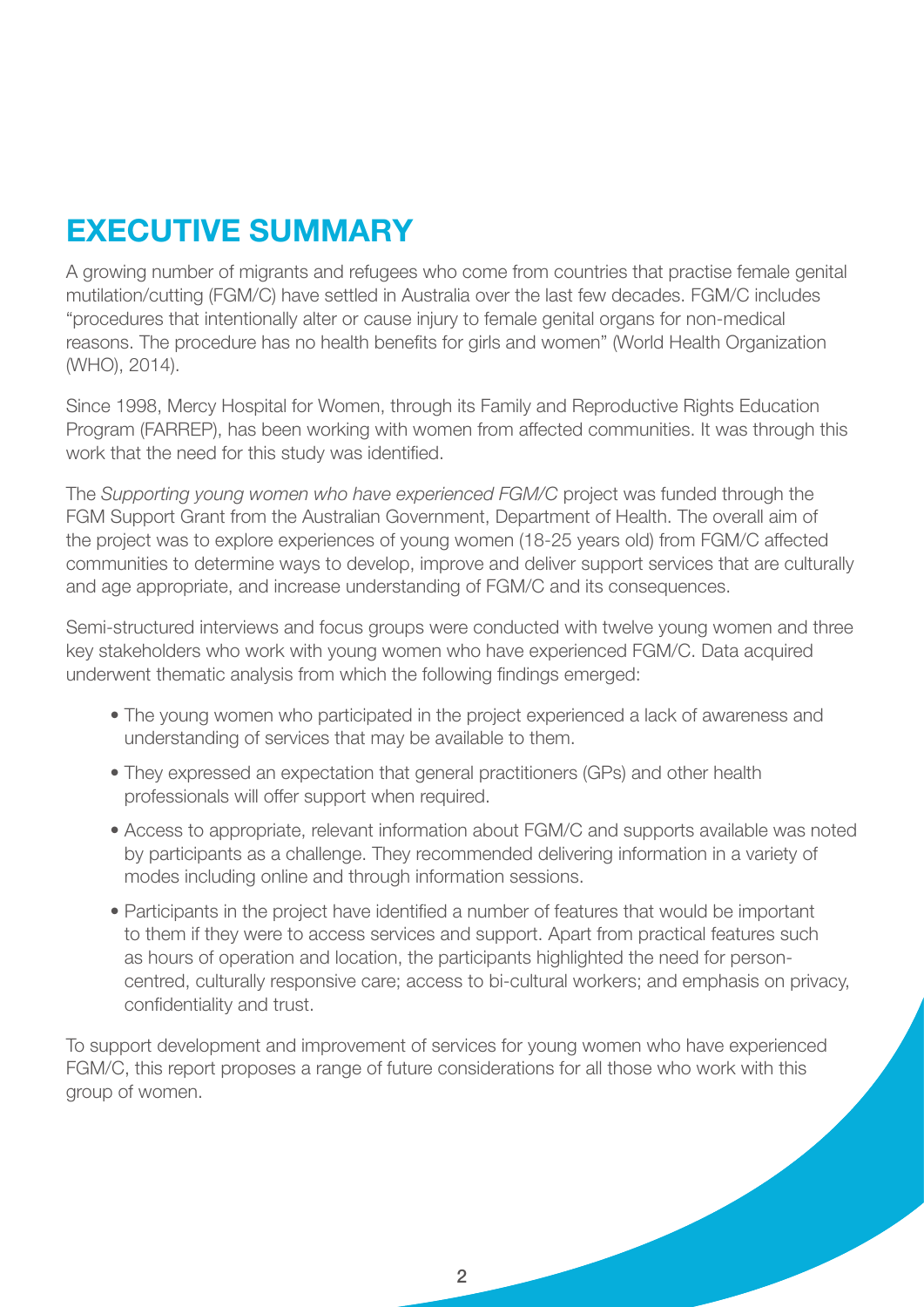# 1. Introduction

"Female genital mutilation (FGM) comprises all procedures that involve partial or total removal of the external female genitalia, or other injury to the female genital organs for non-medical reasons. FGM is recognized internationally as a violation of the human rights of girls and women. The practice of FGM has no health benefits, causes severe pain and has several immediate and long-term health consequences" (WHO, 2014).

Terminology surrounding FGM has been widely debated. In our experience, generally the term mutilation is not well received by women who have experienced it. Whilst there are many culturally specific terms used to describe the practice, frequently used alternatives are 'female circumcision' or 'female genital cutting'. For the purposes of this report the term female genital mutilation/cutting (FGM/C) is used. In practice, we strongly encourage service providers to identify and use the term that each woman is most comfortable with.

WHO (2014) estimates that more than 125 million girls and women alive today have undergone FGM/C in 29 countries in Africa and the Middle East where the practice is concentrated. Over the past few decades a growing number of migrants and refugees who come from communities that practise FGM/C have settled in Australia. However, there is no reliable data on the prevalence of FGM/C in Australia. In addition, "there is currently limited evidence to suggest that the practice is being continued by migrant communities in Australia" (Multicultural Centre for Women's Health (MCWH), 2013). A survey of health care providers, mostly gynaecologists and cultural health care workers, failed to identify any direct evidence of FGM/C being undertaken in Australia (Moeed & Grover, 2012).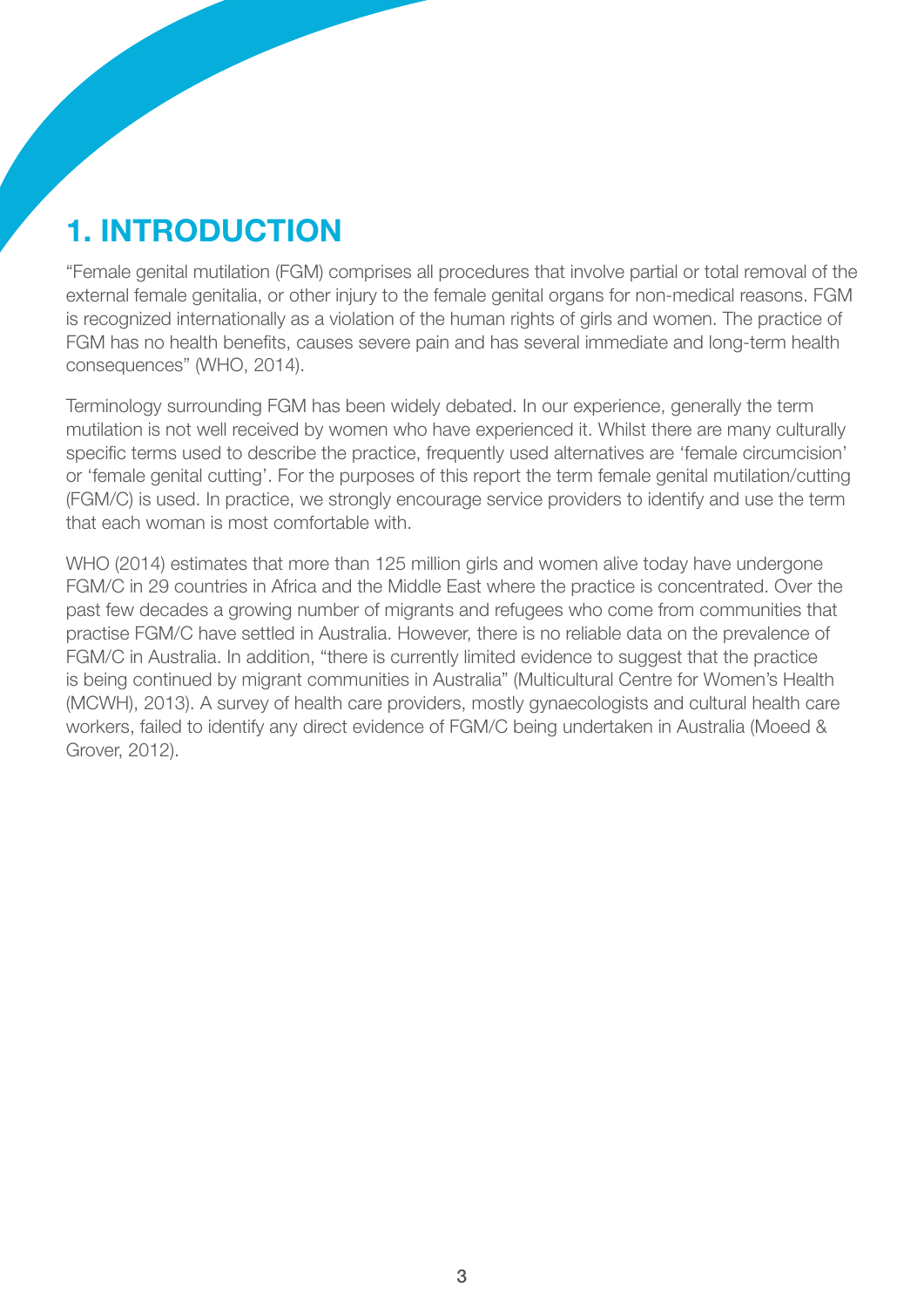#### 1.1. Background

Mercy Hospital for Women is a tertiary hospital based in Heidelberg, Melbourne, Victoria. We provide maternity, neonatal, gynaecological and gynaecological oncology services. We have a long tradition of caring for women and families from various cultural and linguistic backgrounds. Today, 37% of our patients are born overseas and 17% speak a language other than English at home.

Since 1998 Mercy Hospital for Women has run FARREP, a Victorian Department of Health initiative that funds a range of services to work with communities that practice FGM/C. The program at Mercy Hospital for Women provides direct care support to women and their families and also implements some health promotion activities in relation to FGM/C.

It was through this work that we were starting to see the younger generation of women who have experienced FGM/C and have been living in Australia for a significant part of their lives. Anecdotal evidence indicated services have not yet adapted to best meet the needs of these young women. There were interesting debates in our office as to how we should appropriately support this generation of women.

An FGM Support Grant received from the Australian Government Department of Health enabled us to conduct a qualitative review of the experiences of young women from FGM/C affected communities to determine ways to develop, improve and deliver FGM/C support services that are culturally and age appropriate, and enhance women's understanding of FGM/C and its consequences.

This report provides information on the methodology and findings of this project, *Supporting young women who have experienced FGM/C*, as well as future considerations for those who are working with this group.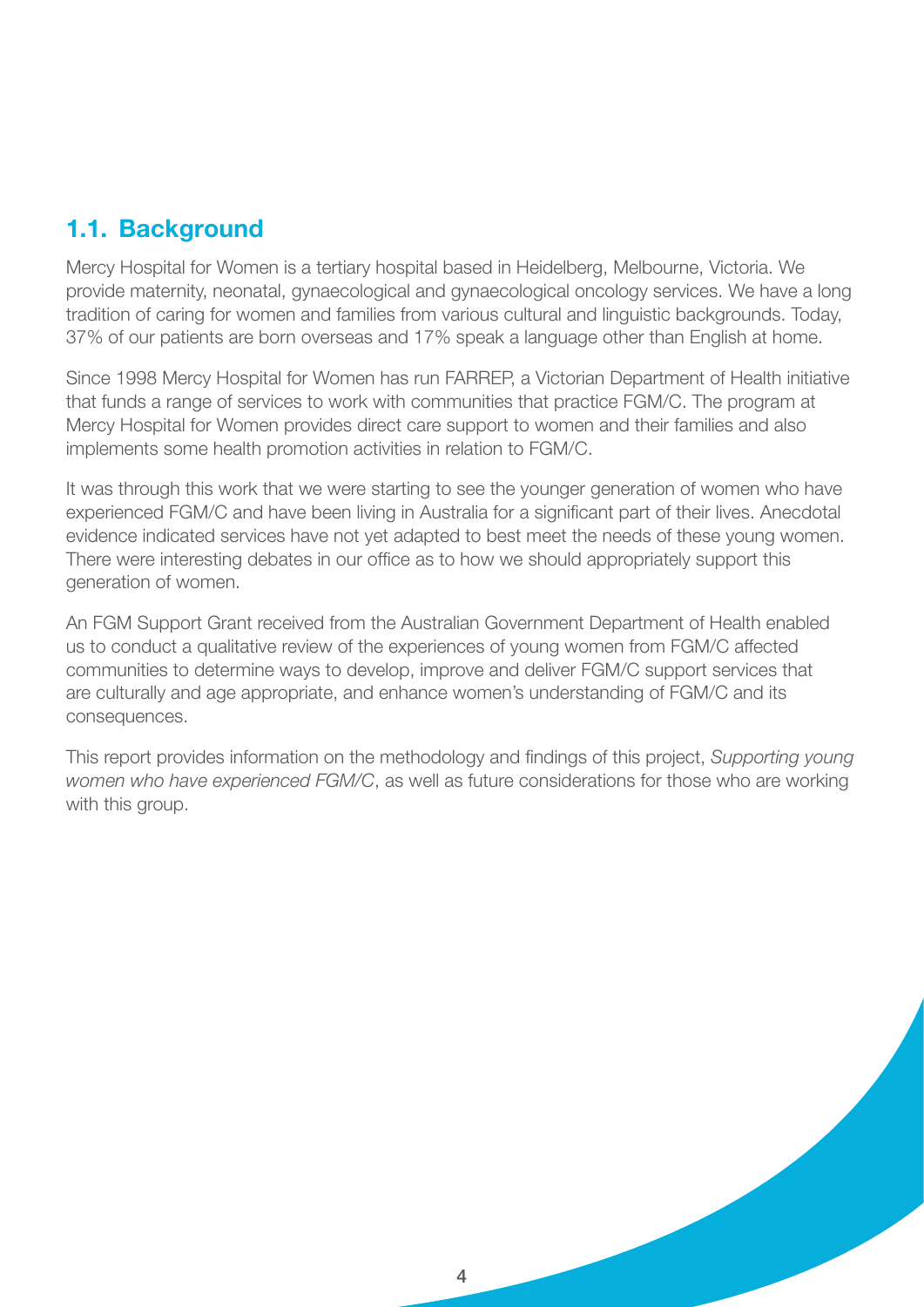# 2. Methodology

The *Supporting young women who have experienced FGM/C* project was designed as a descriptive study to enable exploration of young women's views and experiences of accessing FGM/C related health and support services.

The project was initiated by the Multicultural Services Manager and the FARREP worker at Mercy Hospital for Women. Funding received through the FGM Support Grants enabled employment of two project staff:

- Community Engagement Officer (0.6EFT) who was culturally and generationally matched to the target group, and
- Research Project Officer (0.2EFT) who had experience in conducting qualitative research.

This group formed the project team.

A Project Steering Group was established with membership reflecting relevant expertise, including a health services researcher, a clinician who works with women who have experienced FGM/C, a community worker and a representative from Mercy Public Hospitals Inc.

#### 2.1. Aims

The project was conducted in the period July 2013-June 2014 and aimed to answer the following questions:

- 1) Are current models of service delivery accessible and applicable to the younger generation of women who have experienced FGM/C and have grown up in Australia?
- 2) What is the experience currently of this group and what are the key issues in accessing appropriate support?
- 3) How can the current state be improved from the point of view of a patient-centred paradigm, and how could this inform how young women who have experienced FGM/C are treated?
- 4) What are the key components of a successful model from the health worker's point of view?

To meet these aims, the project was designed around two main components: semi-structured interviews with young women from FGM/C affected communities and interviews with key stakeholders who are already working with this group.

#### 2.2. Research ethics

Ethics approval was obtained from the Mercy Health Human Research Ethics Committee in September 2013.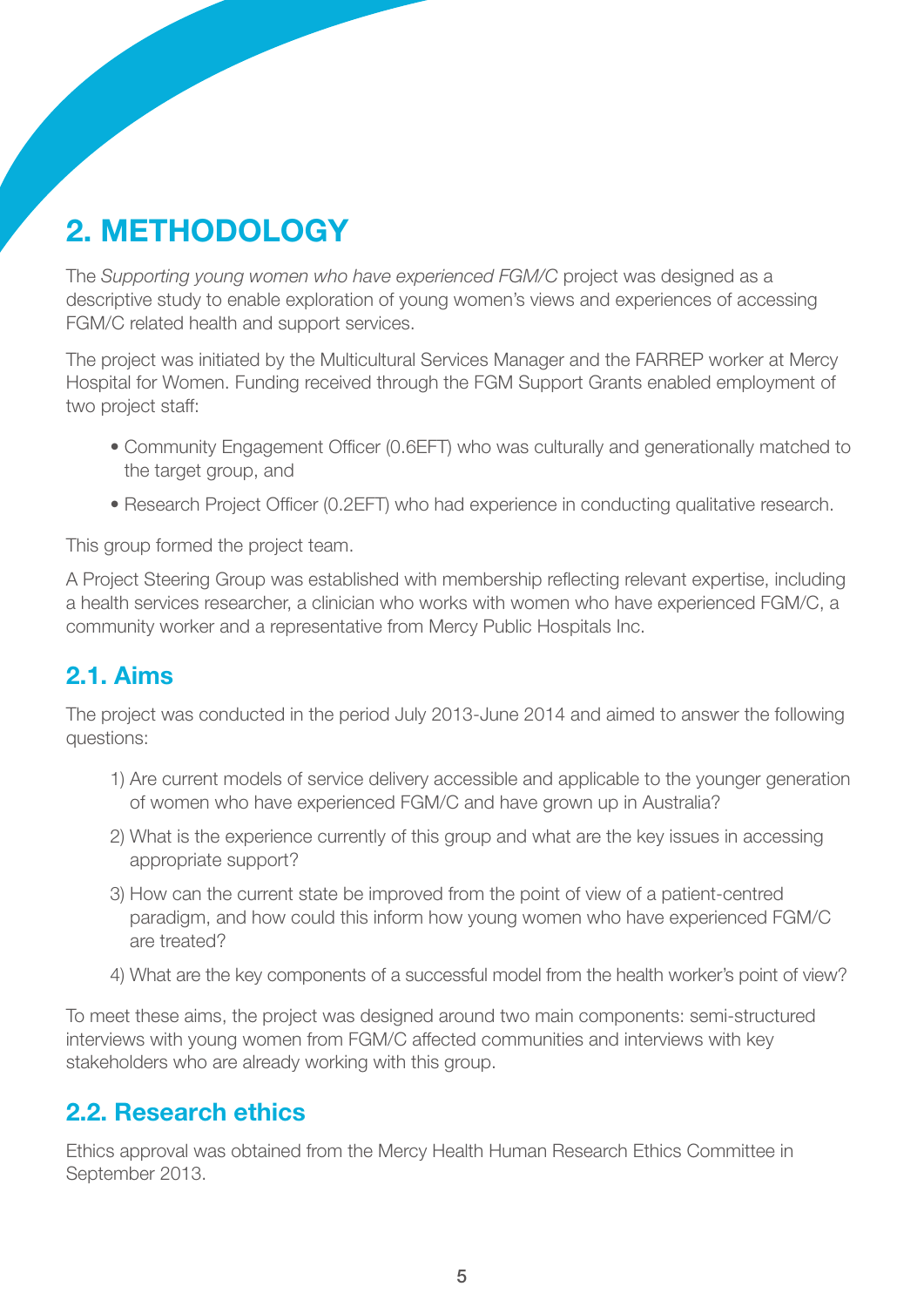### 2.3. Study participants

For the purposes of the *Supporting young women who have experienced FGM/C* project, the target group was identified as young women between 18 and 25 years of age, born overseas, who have experienced FGM/C or are from a community that practises FGM/C and have lived in Australia for a significant part of their life.

The recruitment period was between November 2013 and March 2014. In total 12 participants were recruited. Five individual interviews and two focus groups, consisting of three and four participants respectively, were conducted. Characteristics of the participants are outlined in section 3.1.

Three key stakeholders were also interviewed: an African youth worker, an African community worker, and a GP Liaison Officer.

#### 2.4. Recruitment and consent

The process to ask women from FGM/C affected communities to participate in the study was complex. Due to the sensitivity of the topic, it was decided that the FARREP worker would initially approach her clients to gain interest for participation in the project. Once this was done, further information about the project was provided by the Community Engagement Officer. Verbal consent was obtained by the Community Engagement Officer at this time and the interview was scheduled. At the time of the interview the written consent was obtained following provision of *Participant Information and Consent Form* as well as a plain English verbal overview.

Focus group recruitment occurred through an existing network of workers. Women who participated in each respective focus group already knew each other through social and community contacts and were happy to participate in the focus group discussion. The focus group interviews were conducted by the Community Engagement Officer with support from the Research Project Officer.

In addition to information outlined in the *Participant Information and Consent Form*, participants also received additional verbal assurance from the Community Engagement Officer that their details and responses would be kept anonymous, and results only used in the final report. No individuals participating in the study could be identified by the rest of the project team.

#### 2.5. Interviews

Due to our extensive experience in working with women who have experienced FGM/C, as well as advice received from the Project Steering Group, a face-to-face interview was considered to be the most effective method of data collection in this project.

Five individual interviews and two focus groups were conducted with young women. The interviews were semi structured, allowing open discussion. The interview questions were designed by the research team with input from the Project Steering Group.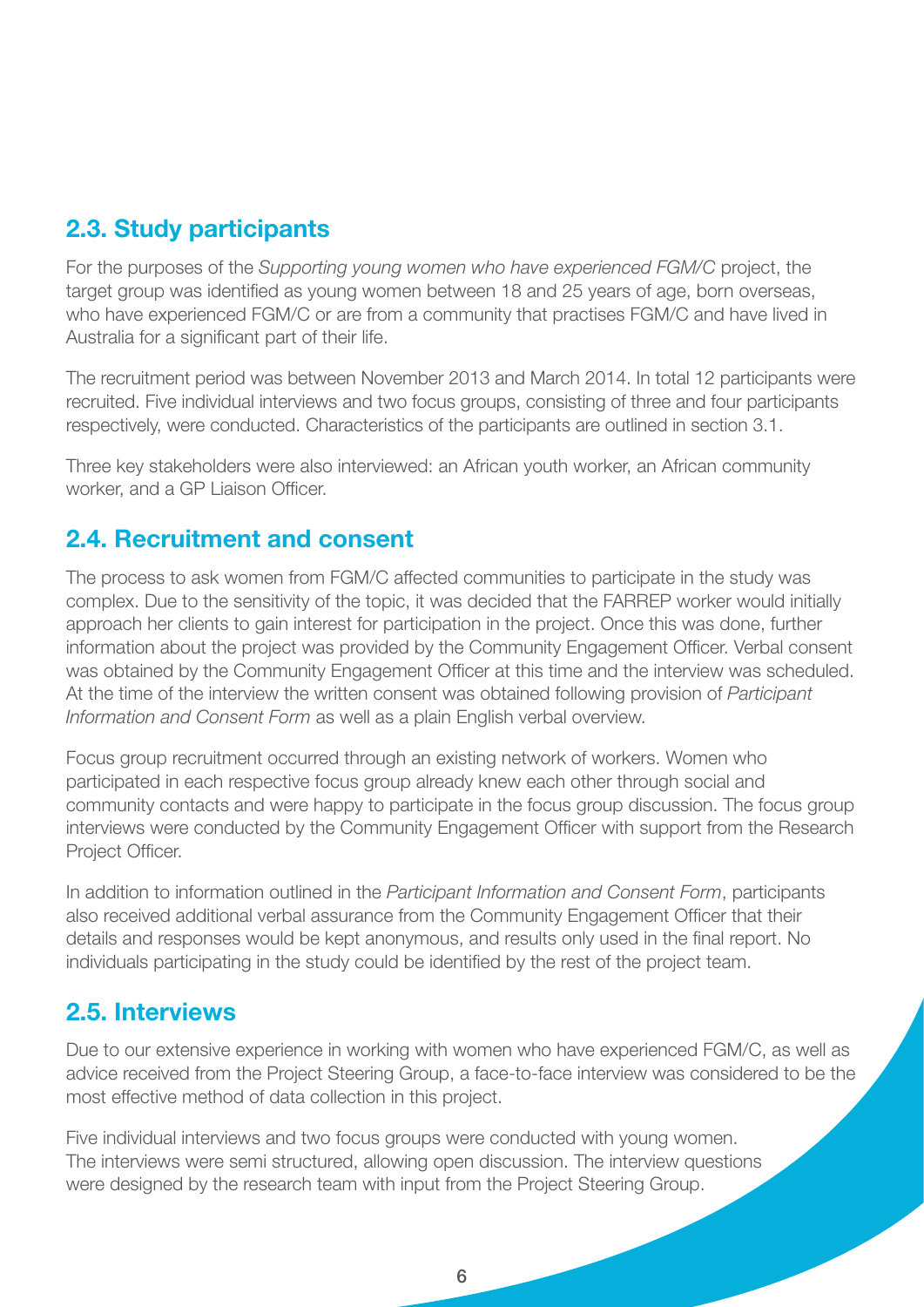### 2.6. Designing the interview questions

The topic of FGM/C is of a very sensitive nature and when designing the survey, care was taken to ensure that appropriate questions were asked to elicit the most diverse responses. The revision of questions was undertaken in conjunction with the Project Steering Group as well as the research team, to ensure all appropriate areas were being included in the survey. Diversity of expertise within the Project Steering Group allowed for qualitative research methods and culturally appropriate issues to be considered in the survey design. This included reviewing the terminology surrounding female genital mutilation/cutting, and replacing it with more appropriate wording, such as 'female circumcision/cutting'. The interview questions also had to allow for open discussion, and care was taken to ensure that the questions reflected the aims of the project.

All women were asked the same questions. Women who had accessed services were asked some additional questions. The questions are listed in Appendix 1. A separate questionnaire was created for key stakeholders and included questions exploring their experience and learnings from working with young women who have experienced FGM/C. The questions are listed in Appendix 2.

#### 2.7. Data management and analysis

Interviews were recorded for consenting participants using an application on a smart phone. The recording was used solely for transcription purposes and destroyed once the interview was transcribed. For participants who did not consent to audio recording, interview responses were hand written and then typed. De-identified demographic data was entered into an Excel spread sheet.

Transcripts and notes from the interviews were analysed using content analysis and then coded into themes that best described the data (Liamputtong & Serry, 2010). When quotes are given, they are identified by participant type, e.g. Participant #1 or Focus group #1 participant.

Data obtained from service providers was used to clarify and reinforce issues raised by the participants.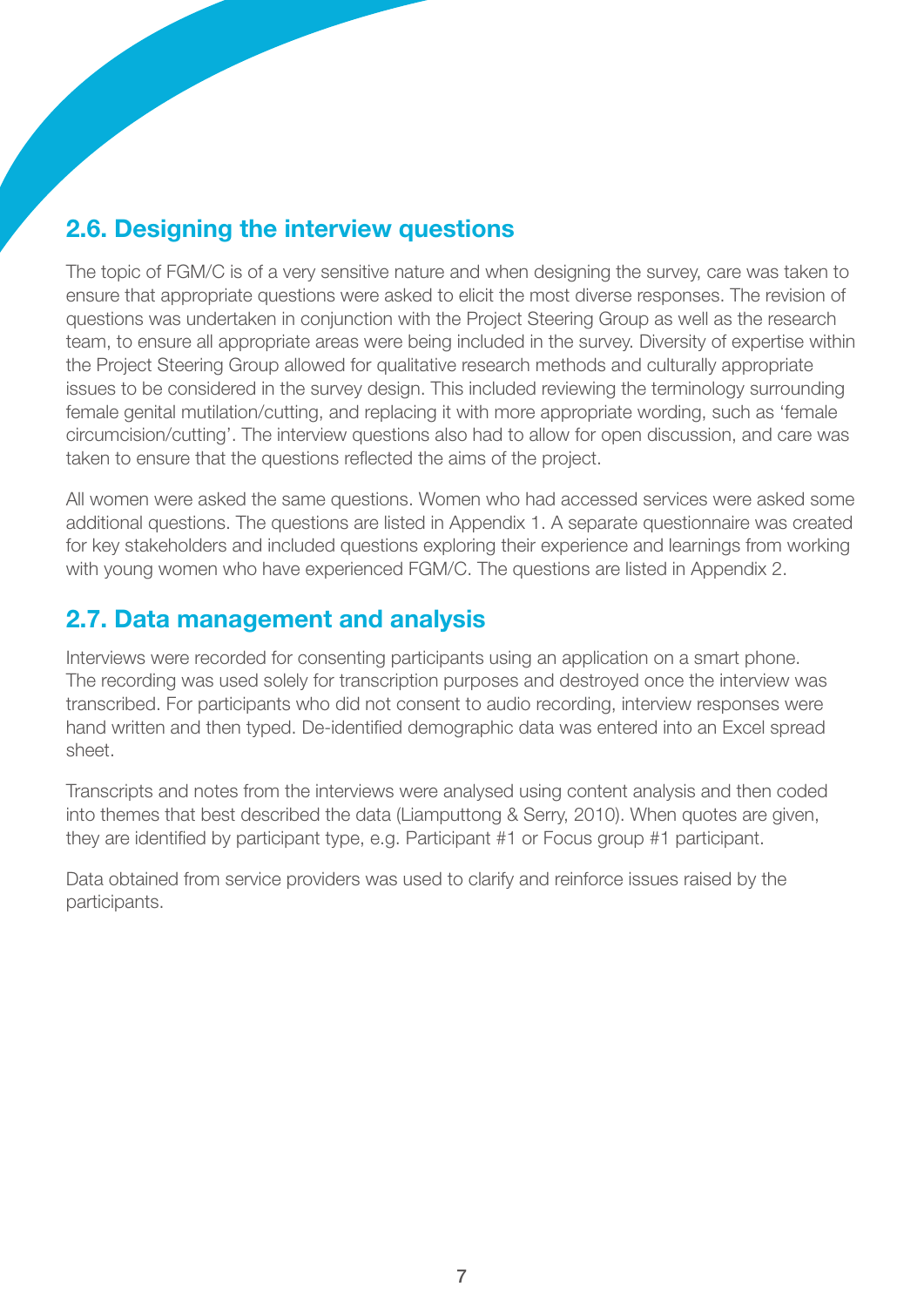#### 2.8. Strengths and limitations

Conducting cross-cultural research, particularly in relation to sensitive cultural practices is a challenge. Over the course of this project we identified strengths and limitations, and gained important learnings that we believe would be useful to others who are considering doing this kind of work.

Funding obtained for this specific project assisted in building on the foundations of the work that we have been doing for nearly two decades. The grant allowed employment of a culturally and generationally appropriate worker, which was an important factor in engaging with the participants and making them feel at ease during interviews. Our existing working relationship with a network of community workers enabled us to recruit participants outside our immediate setting, and to survey a broader demographic sample.

Development of a culturally appropriate research methodology, particularly in relation to such a sensitive issue, was crucial. The expertise of the team and the members of the Project Steering Group was invaluable in this process.

Due to the sensitive nature of the topic, language and terminology had to be reviewed by the research team in consultation with the Project Steering Group to optimise maximum number of participants. An example includes using the term 'female circumcision or cutting' in interactions with women instead of 'female genital mutilation/cutting (FGM/C)'. In addition, after the initial two interviews, we identified a significant lack of understanding of service provision, and questions had to be reviewed to contain examples and further explanation of what is meant by health or support services.

One of the participants was aged just over 25 at the time of the interview, which was outside of the selection criteria. However, her experience of services relating to FGM/C occurred earlier in life, so her participation in the project was approved.

Two women who were born in Australia and did not experience FGM/C, but who strongly identified as being from an affected community, were interested in participating in one of the focus groups. Whilst the other participants sought their presence in the group, their views had to be excluded as they did not meet the selection criteria.

A number of issues were raised during the course of the project that were outside of the scope of the project. These are listed here as they may be considered in future studies:

- Role of the GP in supporting women with FGM/C
- Implementation and evolution of education programs in schools for girls who have experienced FGM/C, for example through sexual and reproductive health education
- Exploration of models of care to enable delivery of hospital-run FGM/C services in the community.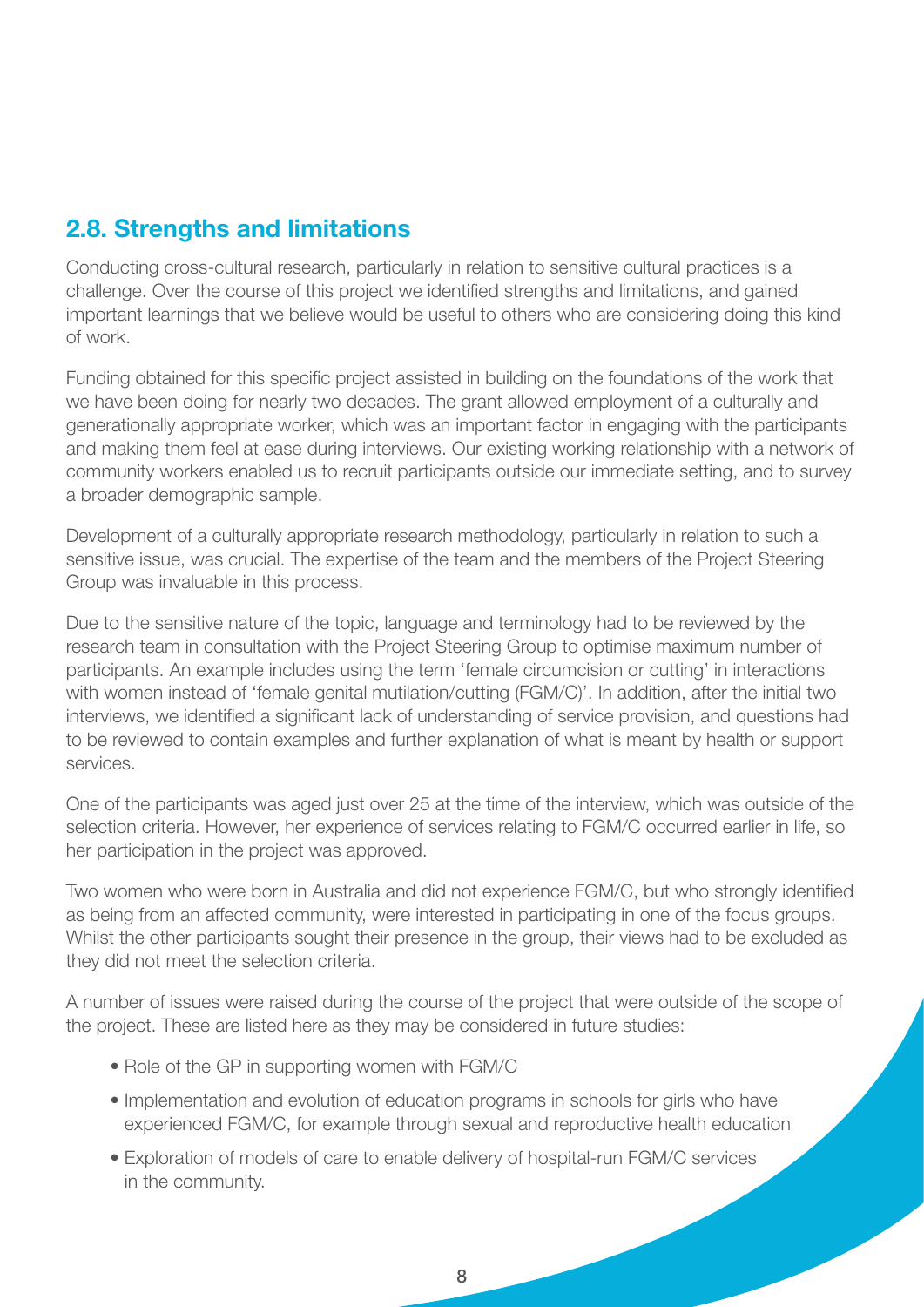## 3. Key findings and discussions 3.1. Characteristics of participants

Twelve young women participated in the interviews or focus groups. Five women were past or current Mercy Hospital for Women patients. Seven women were recruited through the community workers and they had no previous contact with the hospital.

Table 1 outlines some of the key characteristics of participants. From the 12 young women who participated in this project, 67 per cent were born in Somalia, where the prevalence of FGM/C is high. The rest of the participants were born in Kenya, Sudan and Syria. Two thirds of participants arrived in Australia as children and the rest arrived as teenagers. In addition, most participants resided in another country (different to their country of birth) immediately before coming to Australia.

All except one participant indicated that they spoke a language other than English at home, namely Somali and Arabic. The majority said that they speak and write English very well.

Seven out of 12 participants identified as single. These women were recruited from the community. The remaining five participants were married with children and were recruited through the hospital.

| <b>Number</b>  |                                              |
|----------------|----------------------------------------------|
|                | <b>MARITAL STATUS</b>                        |
| 6              | Single                                       |
| 3              | Married                                      |
| 3              | <b>HOUSEHOLD COMPOSITION</b>                 |
|                | Nuclear                                      |
| 4              | Extended                                     |
| 2              | Did not answer                               |
| 6              | <b>HEALTH CARE CONCESSION</b><br><b>CARD</b> |
|                | Yes                                          |
|                | No                                           |
| 9              |                                              |
| 3              |                                              |
|                |                                              |
| 7              |                                              |
| 3              |                                              |
| $\overline{2}$ |                                              |
|                |                                              |

#### Table 1: Characteristics of participants (n=12)

|                                                   | <b>Number</b>  |                                              | <b>Number</b> |
|---------------------------------------------------|----------------|----------------------------------------------|---------------|
| <b>AGE OF PARTICIPANTS</b>                        |                | <b>MARITAL STATUS</b>                        |               |
| 18-20                                             | 6              | Single                                       | 7             |
| $21 - 23$                                         | 3              | Married                                      | 5             |
| $24 +$                                            | 3              | <b>HOUSEHOLD COMPOSITION</b>                 |               |
| <b>LENGTH OF RESIDENCE IN</b><br><b>AUSTRALIA</b> |                | <b>Nuclear</b>                               | 10            |
| 6-9 years                                         | $\overline{4}$ | Extended                                     |               |
| $10-14$ years                                     | $\overline{2}$ | Did not answer                               |               |
| 15 years and more                                 | 6              | <b>HEALTH CARE CONCESSION</b><br><b>CARD</b> |               |
| <b>PROFICIENCY IN ENGLISH</b>                     |                | Yes                                          | 12            |
| Spoken:                                           |                | No                                           | ∩             |
|                                                   |                |                                              |               |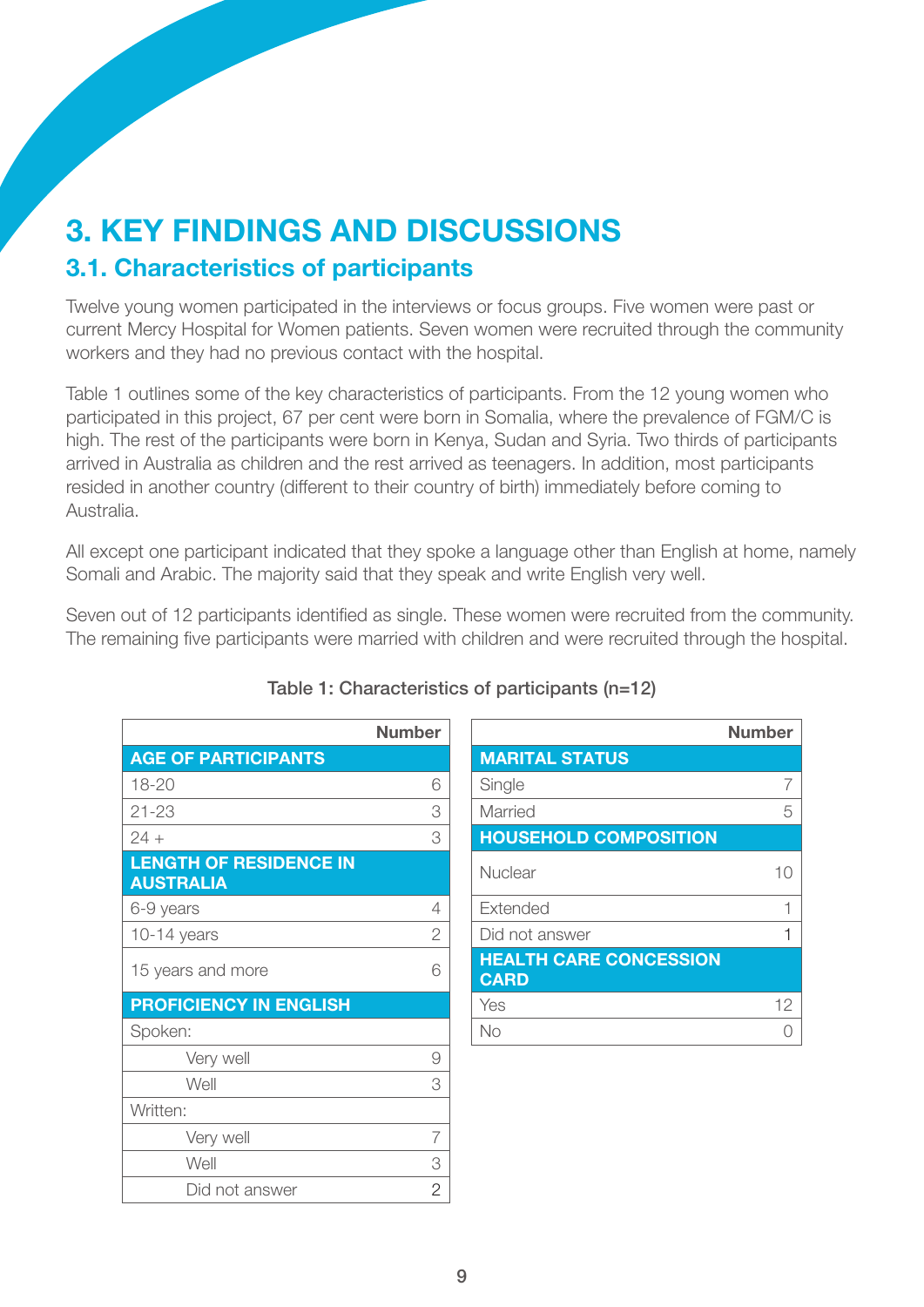#### 3.2. Experience of services

All participants in the project reported the lack of awareness and understanding of services, but had high expectations that their GPs and other health professionals will offer support when required.

*"Most women don't really access services relating to circumcision until they need it." (Participant #4)* 

#### 3.2.1. Lack of awareness and understanding of services

Various Australian and international studies have found that migrants and refugees experience a lack of awareness and understanding of services available (Kelaher et al 1999; Allotey et al 2004). Our project also confirmed this knowledge. However, a significant finding is that the majority of the participants, who accessed a range of services in our hospital, did not acknowledge these as services. Hospital appeared to be a place where women go to have a baby, but there was very little acknowledgement of the support they received from allied health and other professionals, particularly in relation to FGM/C.

This presented a challenge. Before commencing the interviews we assumed that women who accessed our hospital would have at least a basic understanding of services and what is meant by that term. However, after conducting the first two interviews we decided to provide a definition of the term "services" in case this term was confusing for participants. Examples such as "hospital, GP, community health centre" were included in the definition.

When similar issues regarding services were raised in our second focus group, which was organised with the assistance of a local African youth worker, the interviewer asked "*How about <the worker>? Do you see her as a service provider or as someone in the community?*" One of the participants answered "*I see her as my sister.*" The worker explains this:

*"To be honest when it comes to services, their main belief is that it is either Centrelink, doctors or those places... If I look at myself they don't think I am a service provider. They will probably put it as a community worker or youth worker. Parents would say she is a community worker…or the young people will say she is a youth worker, she is a social worker. But they would still not think to relate that as a service provider." (African worker #2).*

This finding is an important one for any service provider who is trying to reach into these communities. It is imperative to identify appropriate ways to communicate and explain what services can offer. Even with this younger generation, where English is seemingly not a barrier, there are additional cultural issues that need to be considered. This once again demonstrates the need to improve cross-cultural understanding, because what is of value to the consumers may not be aligned to service providers' expectations and values.

Many studies have identified the importance of providing culturally appropriate, patient-centred care (Williamson & Harrison, 2010). Practitioners are encouraged to "learn from patients in order to understand their beliefs and the way they wish to be treated" (Chang, Simon, & Dong, 2012, p. 273).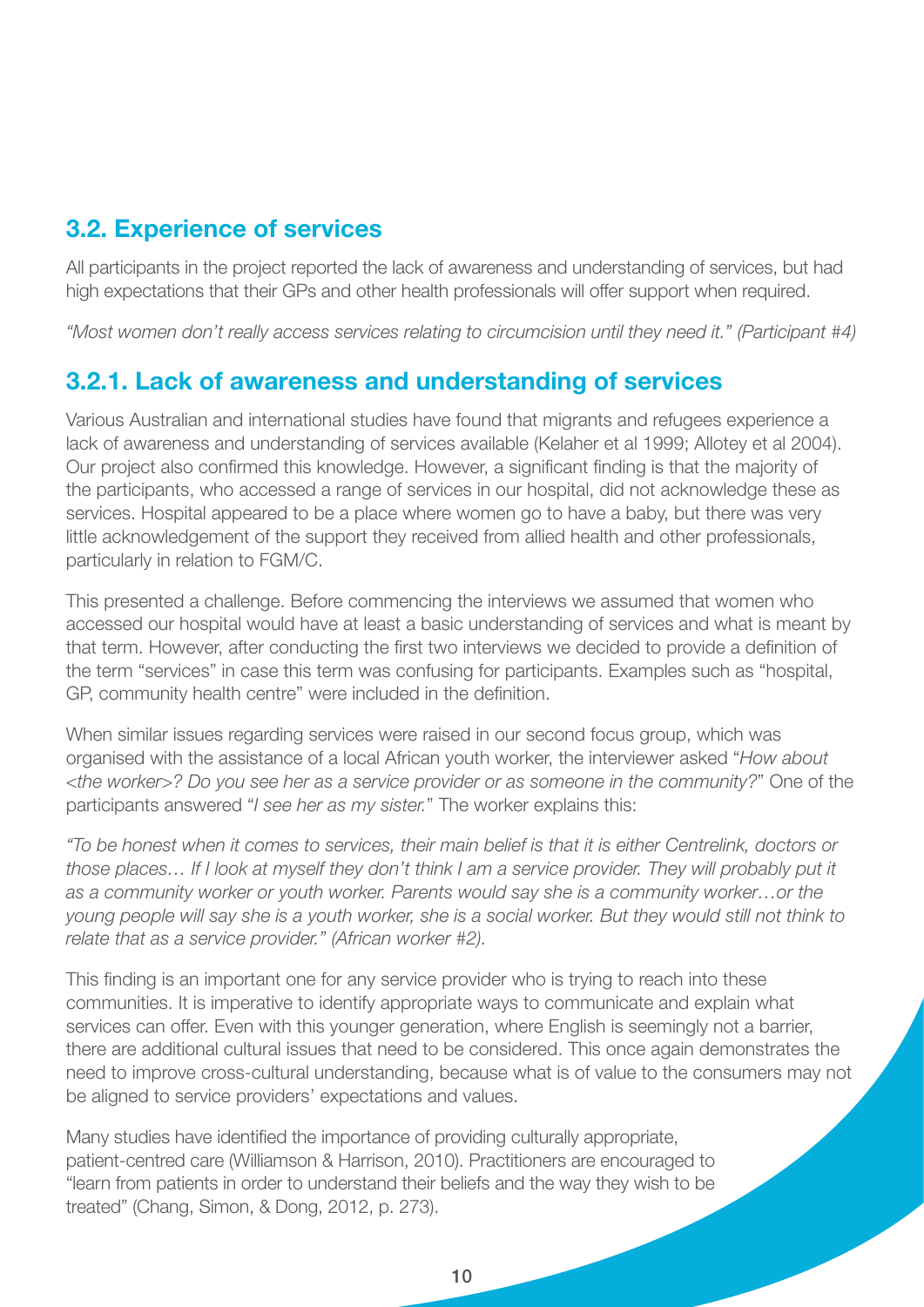### 3.2.2. Women's expectations of support from general practitioners and other health professionals

*"To me it's important that the professionals are aware of the needs of women who have undergone circumcision and to help them understand and explain to them about issues and what is available to them." (Participant #1)*

All participants stated that they would access their GP for health information and expect the GP to organise referrals as necessary.

*"I just access information from my local GP, I don't go anywhere else. But if there is other need, the GP will then refer me." (Participant #2)* 

*"I have been seeing my GP for almost two years now, so it's easier to talk to him than actually going to another doctor where you feel like that you can't tell him anything; I don't know if I can trust him." (Focus group #2 participant)* 

The key stakeholders interviewed for this project expressed concerns with the varied knowledge and experience of GPs and other health professionals in this field.

*"If a girl complains about period pains and she goes to see a local GP, the local GP will see it as a normal period pain… So it just depends on what their GP understanding is… I don't believe that any young person will just go and say 'I am circumcised'; it's very rare." (African worker #2)*

This information demonstrates there is a need for GPs and other health professionals to understand the needs of women who have experienced FGM/C and know where to refer them for appropriate support. Our consultations with key stakeholders confirmed the knowledge of GPs and health professionals in this area would vary significantly from one individual to another.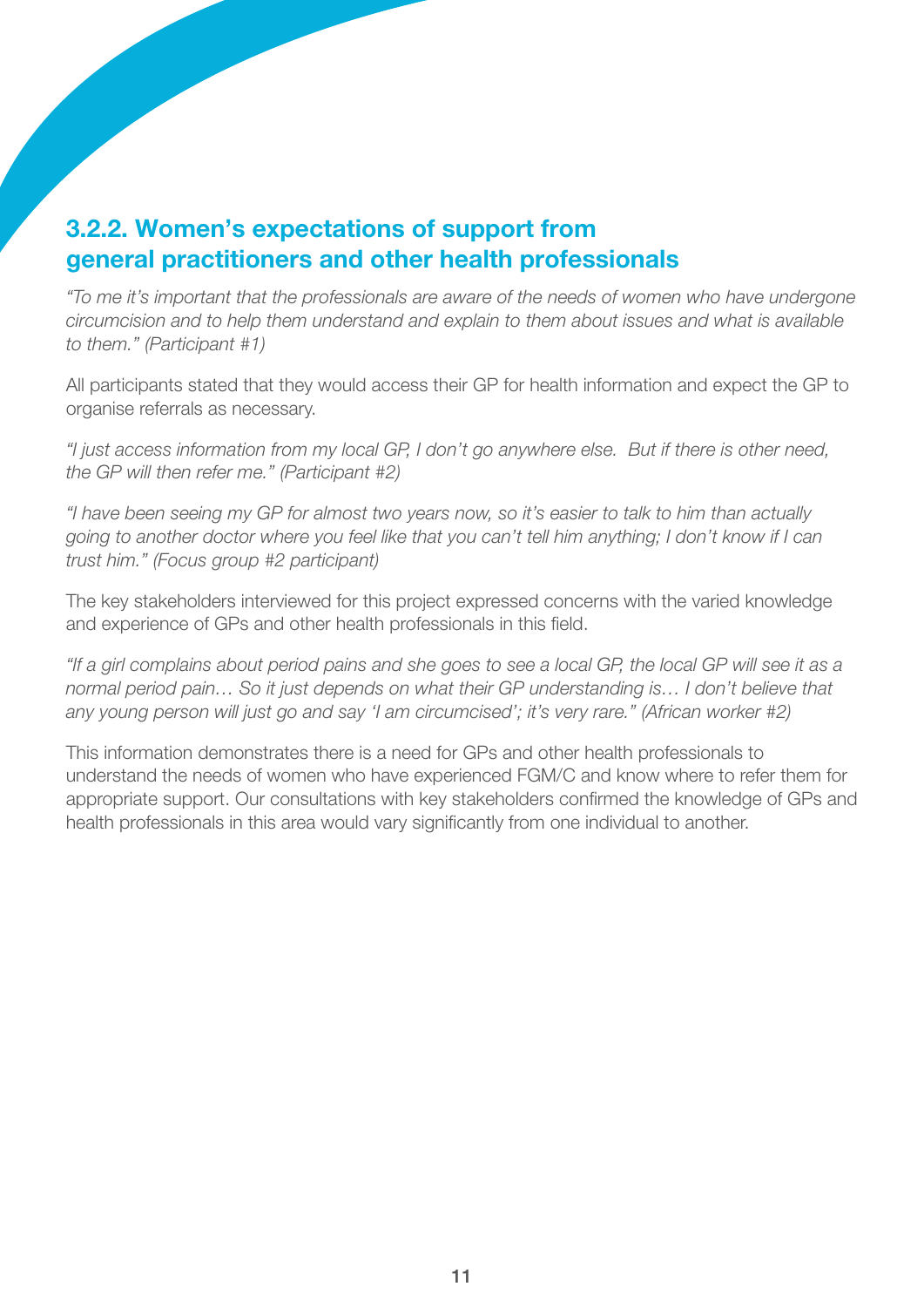#### 3.3. Access to information and support

Access to appropriate, relevant and sensitive information about FGM/C can be a challenge. Most participants stated that they are not aware of FGM/C specific supports available, but thought that these are important. In addition to this, sexual and reproductive health issues are often not talked about in the family or the community.

*"The health of women is always important and being able to be provided with support regarding our health is very important." (Participant #2)*

*"Often, young women don't realise that some of their issues, like painful periods, are related to circumcision. Some young women don't know about their sexual and reproductive health. They are still thinking like their parents, because it is very important to keep the culture." (African worker #1)* 

*"…it's just that we don't know how to access [services]. We know that they are out there but we just don't know how to get in contact with them." (Focus group #1 participant)* 

From the five participants who accessed the hospital's maternity care, only two reported knowing that the hospital provides help for women with circumcision:

"*I am not aware of any services other than the hospital that would help them with that kind of issue. But I have heard that the hospital does help women who have been circumcised." (Participant #3)*

#### 3.3.1. Online information

All participants offered suggestions on how information could be delivered to young women who have experienced FGM/C. Although there were some similarities in responses amongst all the participants, e.g. benefits of accessing online information, there were also some suggestions that appear to be more relevant to the subgroup of young single women.

All young single women stated that they would search for information online, most often using a Google search.

*"If you know what kind of health problem you have, you can search it up." (Focus group #2 participant)* 

The project team ran a very basic Google search, which came up with the following:

| <b>Term searched</b> | <b>Number of results</b> |
|----------------------|--------------------------|
| Female cutting       | 152 million              |
| Female circumcision  | 1.63 million             |
| FGM/C                | 14.9 million             |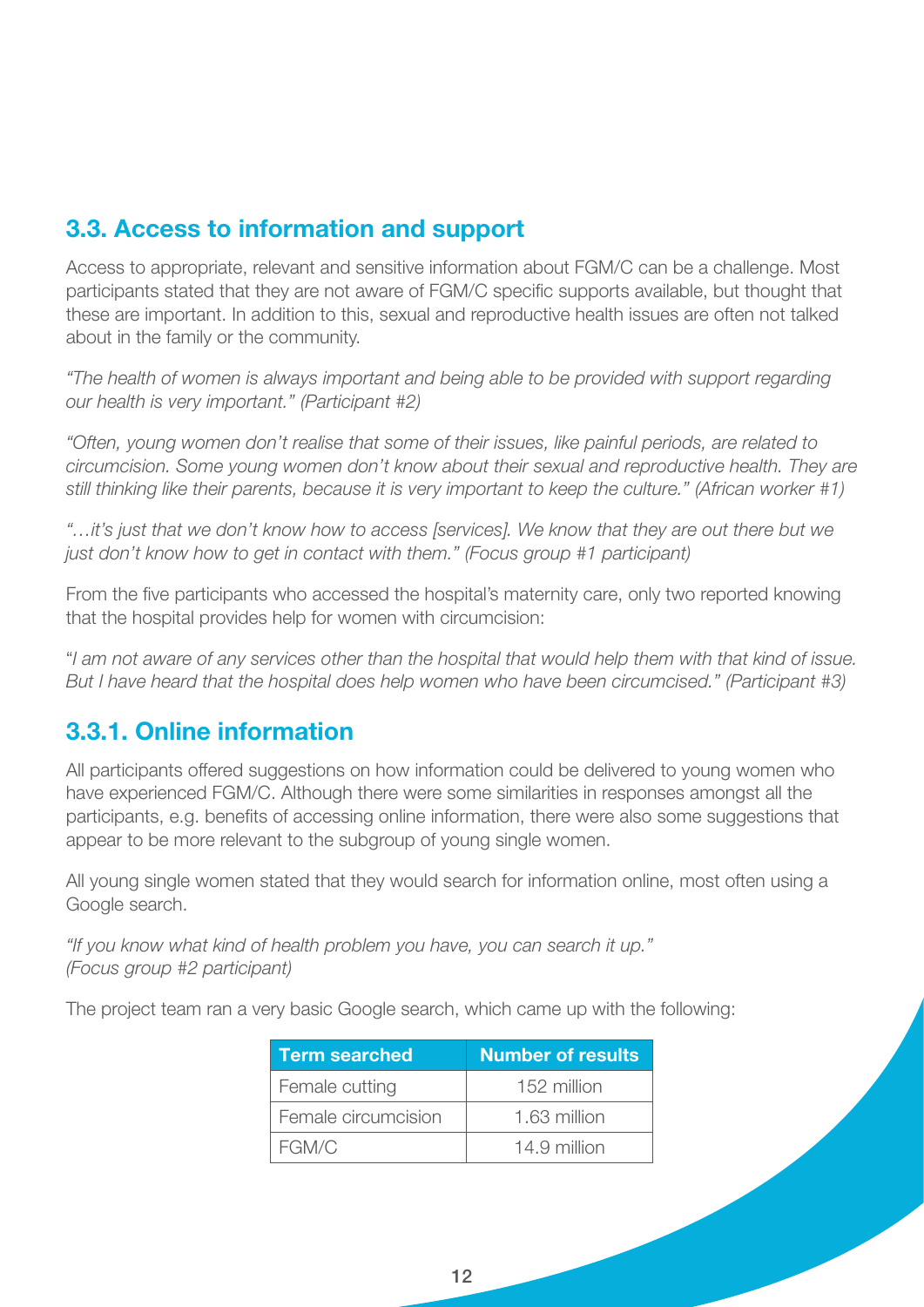Amongst these documents the majority appear to be policy and advocacy related documents, followed by various news items. Information that would assist women to find an appropriate local support service seems to be buried in these other documents.

Accessing information online also offered privacy which was important to all participants:

"…*because it is easy and private. I think this is something that young women are already doing in the comfort of their home." (Participant #5)*

*"It's easier. You have more access to it and it gives you a variety of answers and you can access stuff without people knowing it's you." (Focus group #1 participant).*

The young single women also talked about the potential role that social media, such as Facebook and Twitter, could play in raising the awareness of FGM/C and the supports available for young women who have experienced it. However, there were some concerns expressed within the group relating to privacy. This project acknowledges more work is required to test the appropriateness of using social media to deliver information on sensitive health issues that apply to a small proportion of the population.

#### 3.3.2. Information sessions

There was a strong consensus amongst all participants that specific individual issues should be dealt with individually to ensure privacy and respect. This is explored in more detail in the next section. However, most participants suggested that community information sessions should also be conducted. These suggestions included:

- Peer-led information sessions: information sessions on sexual and reproductive health delivered by young women for young women. This was particularly strong amongst the young single women participants.
- General health and wellbeing sessions delivered at community gatherings. This was seen as a good way to improve the knowledge of the community and encourage preventative action.

Opinion on whether these sessions should involve men varied and the project team concluded this would need to be explored with individual groups before organising any such sessions.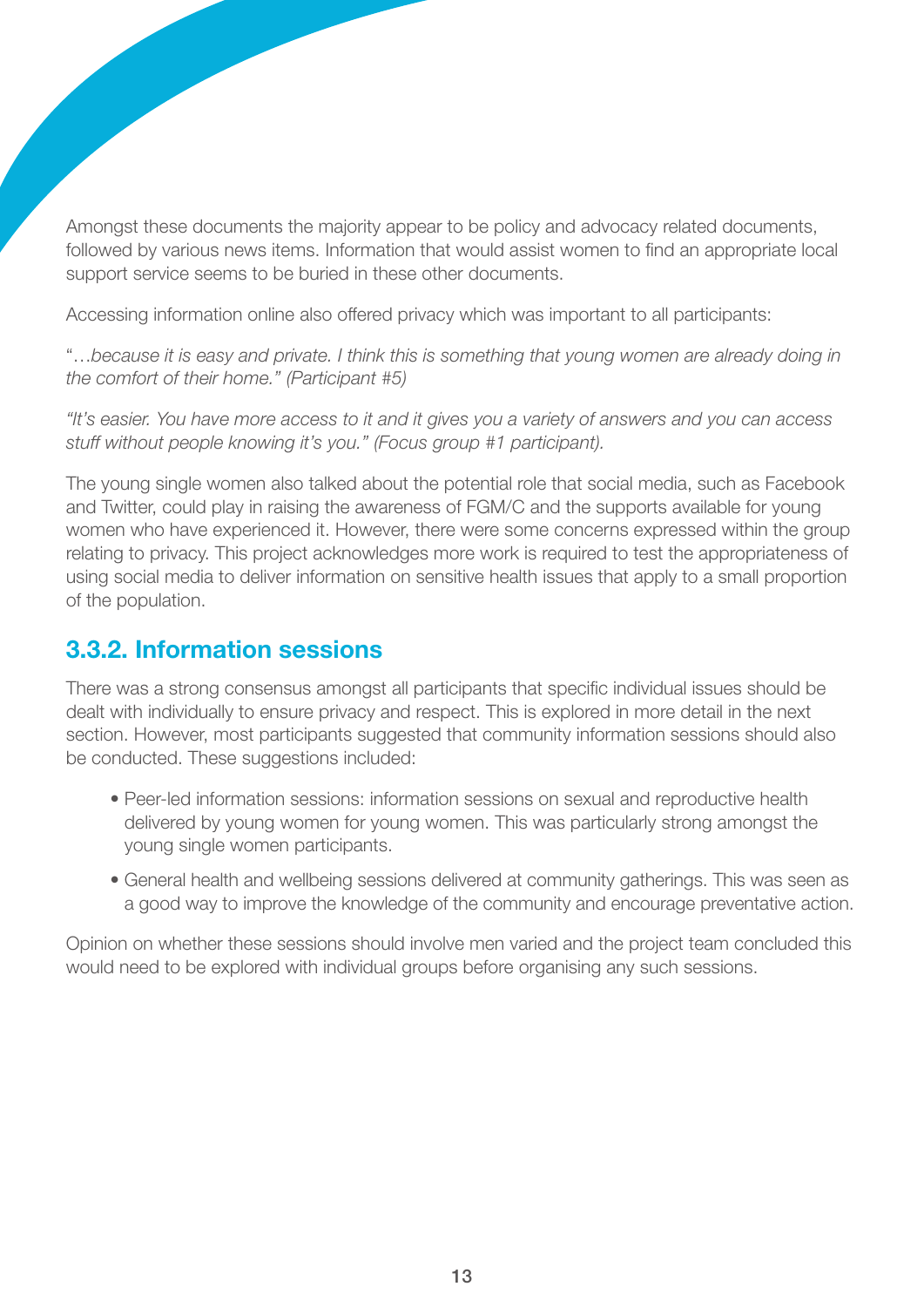### 3.3.3. Other suggestions

People search for and obtain information in various ways and this was also reflected amongst our participants. Apart from the relatively uniform responses regarding the need for online information and community sessions, other suggestions were provided by our participants:

- Four of the five women with children have expressed a need for information to be provided over the telephone to enable access to information and support for women who are busy with family and work commitments.
- Young single women in focus group #2 also discussed the need for broader community campaigns and advertising, which would allow community members to gain confidence to speak about the issue.

#### 3.4. Important aspects in service delivery

Participants in the project identified a number of features that would be important to them if they were to access services and support.

*"Better understanding is important; sometimes it is difficult for professionals to understand you. It is also important to be treated like an individual rather than being put in a group because you are from a particular community. We all don't have the same experiences or facing the same issues so it's important to me to be treated like an individual with her own needs and issues rather than for professionals to assume that I have the same experience or facing the same issues to that of my community." (Participant #4)*

#### 3.4.1. Person-centred, culturally responsive care

The need for person-centred, culturally responsive care was identified as one of the most important aspects of care amongst all the participants:

 *"It is important to get a good health service and be able to understand others' cultural needs. We Africans did not all come from one country. We are all different from different cultural background, so it's important for health workers to understand us and our needs" (Participant #3)* 

*"To help them [young women] come out of their comfort zone. Then they would be more able to get help." (Participant #5)*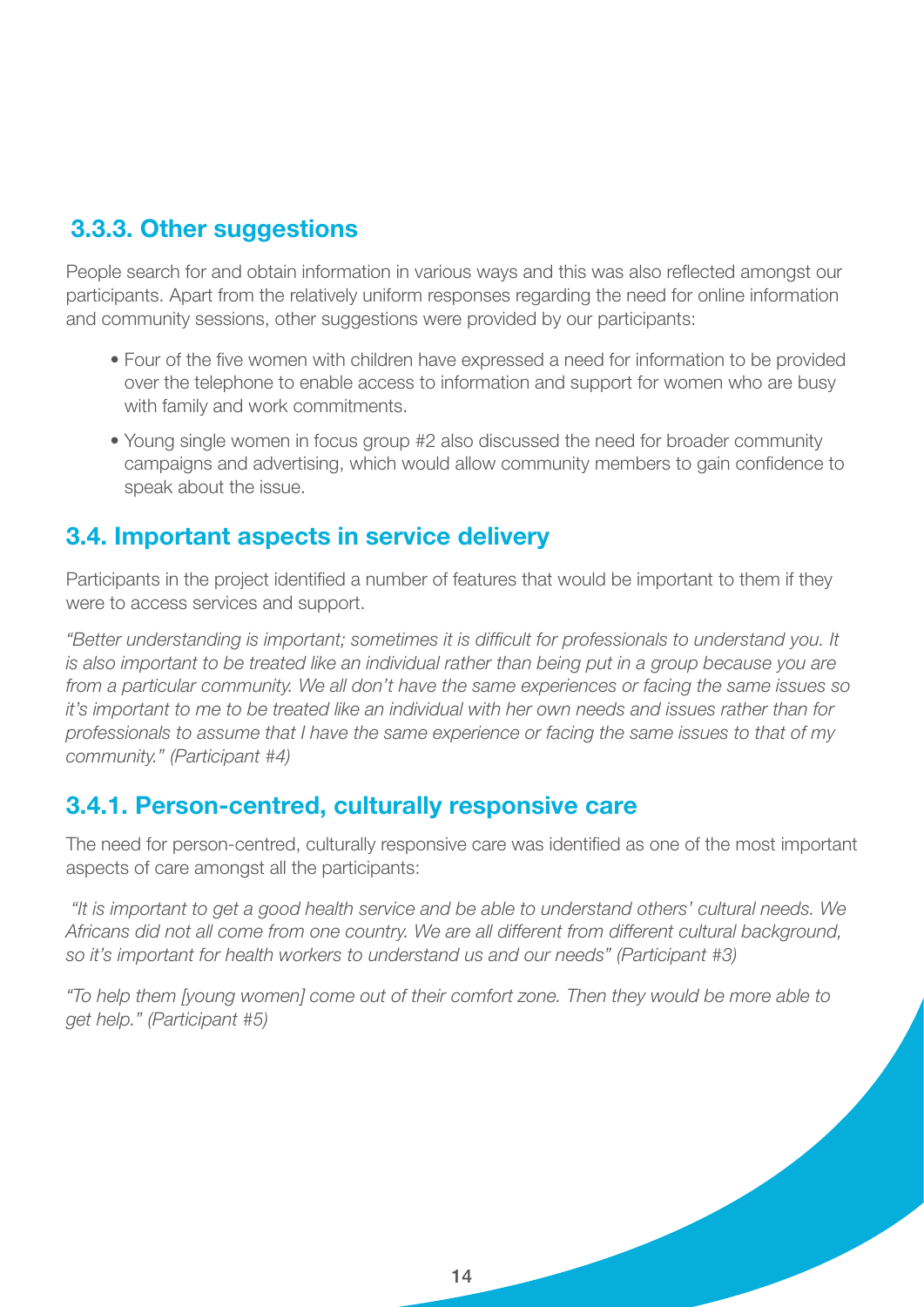### 3.4.2. Bi-cultural workers

The second important element identified by all the participants was the need to have workers with a similar background involved in service delivery. Similarity was described as having experience of the issue and being of the same cultural background, but also being of similar age. A few participants commented that it is very difficult to speak to older women in the community about sexual and reproductive health because it is like "*speaking to my mother."*

"*If you are going through something and someone else has suffered from it, you can relate to them and you would feel more confident and comfortable talking to them more about it rather than someone who has never gone through it." (Focus group #2 participant)* 

*"This would benefit women. They [bi-cultural workers] have similar experiences and would allow you to be more open and get the right support that you need." (Participant #2)*

This is also confirmed by the African worker #1: *"The younger girls, they need someone they can relate to, who talks the same way they talk and be able, I guess, to understand them."*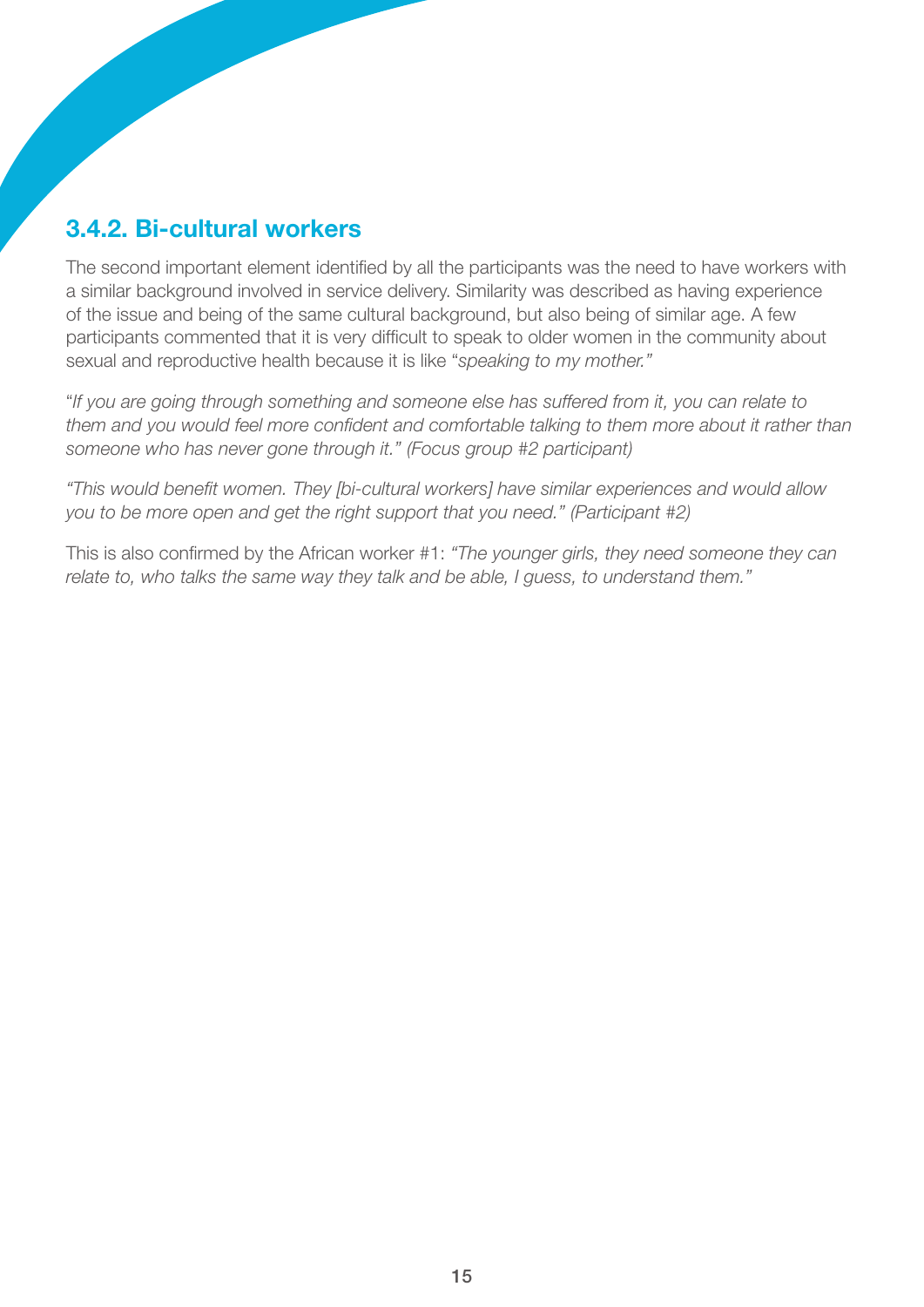### 3.4.3. Privacy, confidentiality and trust

Ability of health professionals to relate to women, establish a rapport and ensure privacy and confidentiality featured strongly in all responses.

*"It's embarrassing…to talk about or what they [service providers] are going to ask you." (Focus group #2 participant)*

Interestingly, most of the young women who used the maternity care at the hospital were reluctant to disclose that they also received support relating to FGM/C during their care. However, their feedback on the overall experience of care offers a useful insight:

*"For me everything worked well. I have no issues with the services or the support I have received. I would say it has benefited me, because I received support and also gained knowledge from them. Knowledge about my health, my rights and the support that is available to me." (Participant #1)* 

*"The only health service I have used is at Mercy. My experience was good; they have the highest respect and understanding for patients." (Participant #3)*

All of the participants have talked about the need for privacy and confidentiality across the spectrum of service delivery. An interesting point was also raised by the African worker #2:

*"Young girls believe that the women's hospital is not for them. They believe that is only for babies and… older women. And the problem is also within our community if they see a young person at the women's hospital, there are also questions around if like, is she pregnant, did she get married. So there is always that issue."*

This presents a significant challenge for services such as ours which are based in a hospital setting. However, exploration of this issue was outside the scope of this project.

#### 3.4.4. Features of services

In addition to specific elements already explored in this section, participants also offered suggestions on how services could be made more accessible to young women who have experienced FGM/C. These included:

- After hours services, both evenings and weekends
- Preference for services based in local areas
- Access to information and support over the telephone.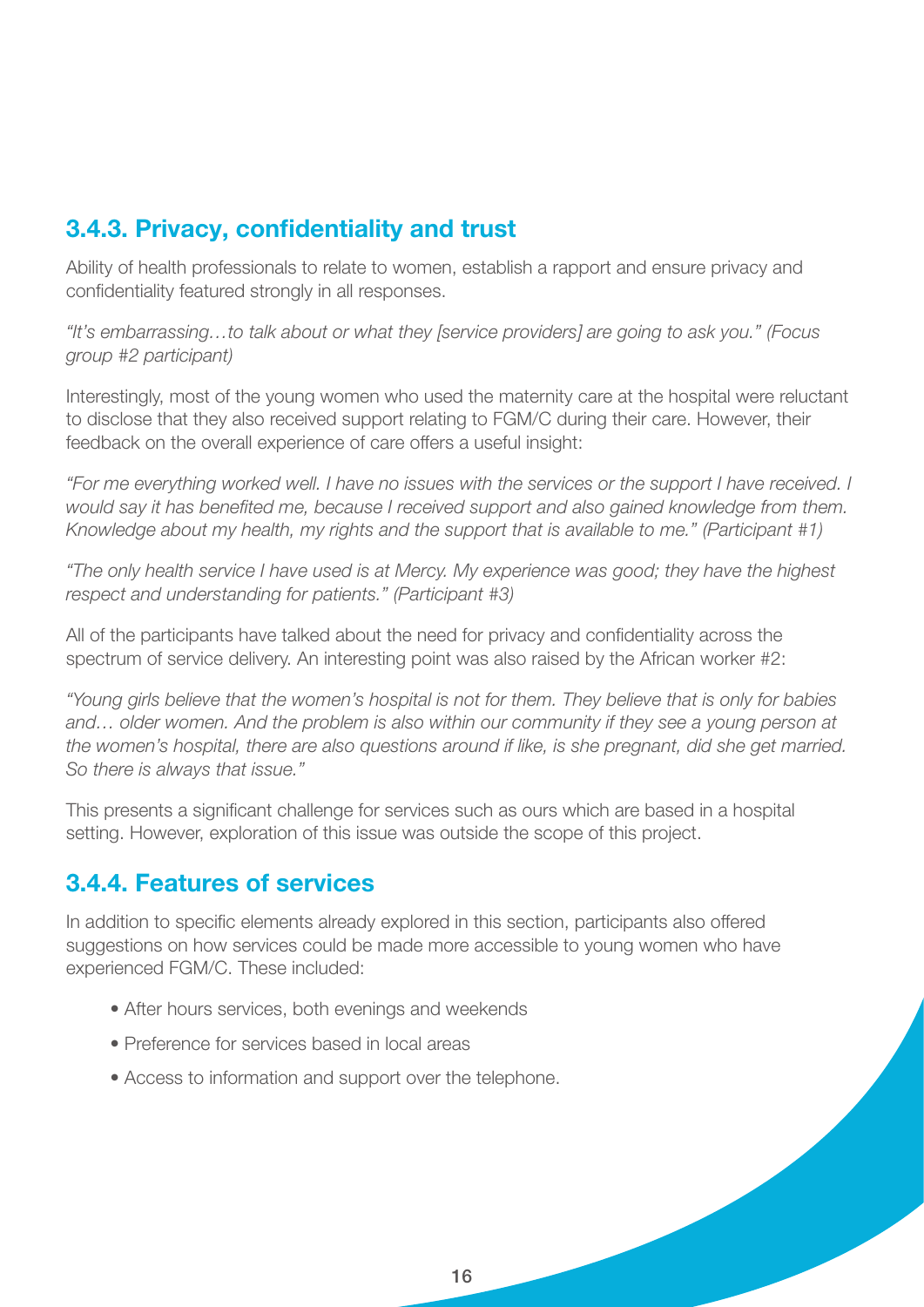# 4. Future considerations

This project has identified a number of issues that need to be considered by those who are working with young women who have experienced FGM/C.

Our participants identified GPs as the first port of call for support and referral regarding FGM/C. Hence there is a need to ensure all GPs have access to ongoing education, as well as information on relevant local services that women can be referred to. This may be a particular challenge in areas where there are very small numbers of people who come from communities where FGM/C is practised.

The role of bi-cultural workers has been identified as another significant part of delivering culturally responsive care. For organisations looking to develop or enhance service delivery to young women, consideration should be given to investing in capacity building and skill development of bi-cultural workers who generationally match the target group.

Despite the fact that most of our participants were educated in Australia, and had good proficiency in English, many did not know how to access reliable information and appropriate services in relation to FGM/C. Our findings indicate there is a need for a multipronged awareness raising strategy that would include:

- Peer led information sessions for young single women, e.g. through community gatherings or universities
- A broader community awareness strategy
- Access to online information that is easy to find, relevant to local needs and culturally sensitive.

It is crucial to involve the community in developing such a strategy.

Overall comments from the participants demonstrate that what they most value in health professionals is provision of person-centred, culturally responsive care. Whilst this is not a new finding, our experience tells us that there is still a way to go to ensure that this is consistently practised. Apart from more training, finding other innovative ways to improve delivery of personcentred, culturally responsive care is necessary.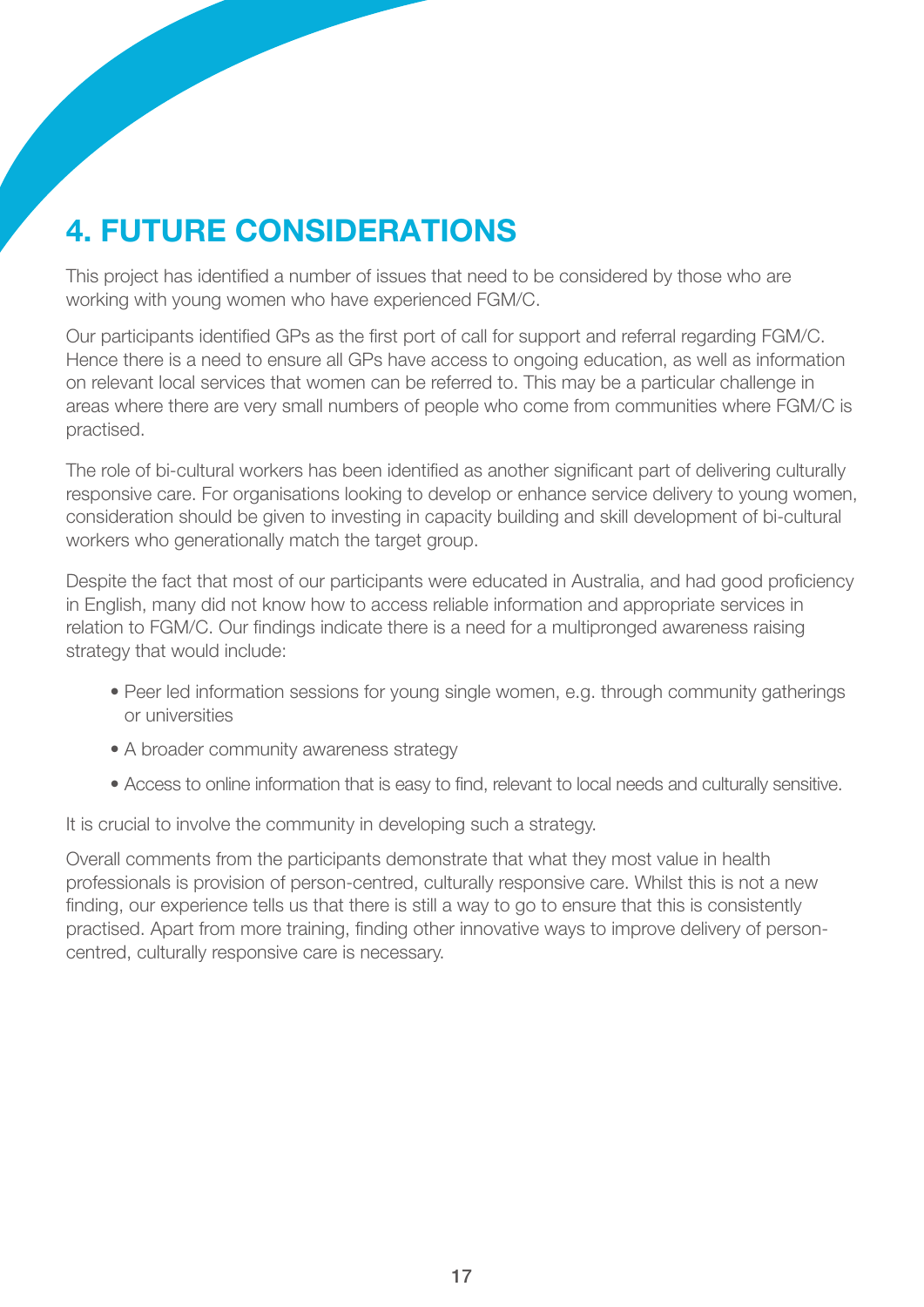## 5. References

Allotey, P., Manderson, L., Baho, S. & Demian, L. (2004). Reproductive Health for Resettling Refugee and Migrant Women. *Heatlh Issues*, 78: 12-17.

Chang, E., Simon, M., & Dong, X. (2012). Integrating cultural humility into health care professional education and training. *Advances in Health Sciences Education,* 17: 269-278.

Kelaher, M., Williams, G., & Manderson, L. (1999). Towards Evidence-Based Health Promotion and Service Provision for New Migrants to Australia. *Ethnicity & Health, 4(4):* 305-313.

Liamputtong, P. (2010). The science of words and the science of numbers: Research methods as foundations for evidence-based practice in health. In P. Liamputtong (Ed.), *Research methods in health foundations for evidence-based practice*. South Melbourne: Oxford University Press.

Liamputtong, P., & Serry, T. (2010). Making sense of qualitative data. In P. Liamputtong (Ed.), *Research methods in health foundations for evidence-based practice*. South Melbourne: Oxford University Press.

Moeed, S.M., & Grover, S.R. (2012). Female genital mutilation/cutting (FGM/C): Survey of RANZCOG Fellows, Diplomates & Trainees and FGM/C prevention and education program workers in Australia and New Zealand. *The Australian and New Zealand Journal of Obstetrcis and Gynaecology,* 52, 523-527.

Multicultural Centre for Women's Health (2013). *Female Genital Mutilation: Position Paper*, Collingwood, Multicultural Centre for Women's Health.

Williamson, M., & Harrison, L. (2010). Providing culturally appropriate care: A literature review. *International Journal of Nursing Studies,* 47, 761-769.

World Health Organisation (2014). *Female genital mutilation – Fact sheet no 241,* http://www.who.int/mediacentre/factsheets/fs241/en/ (accessed 15/5/14).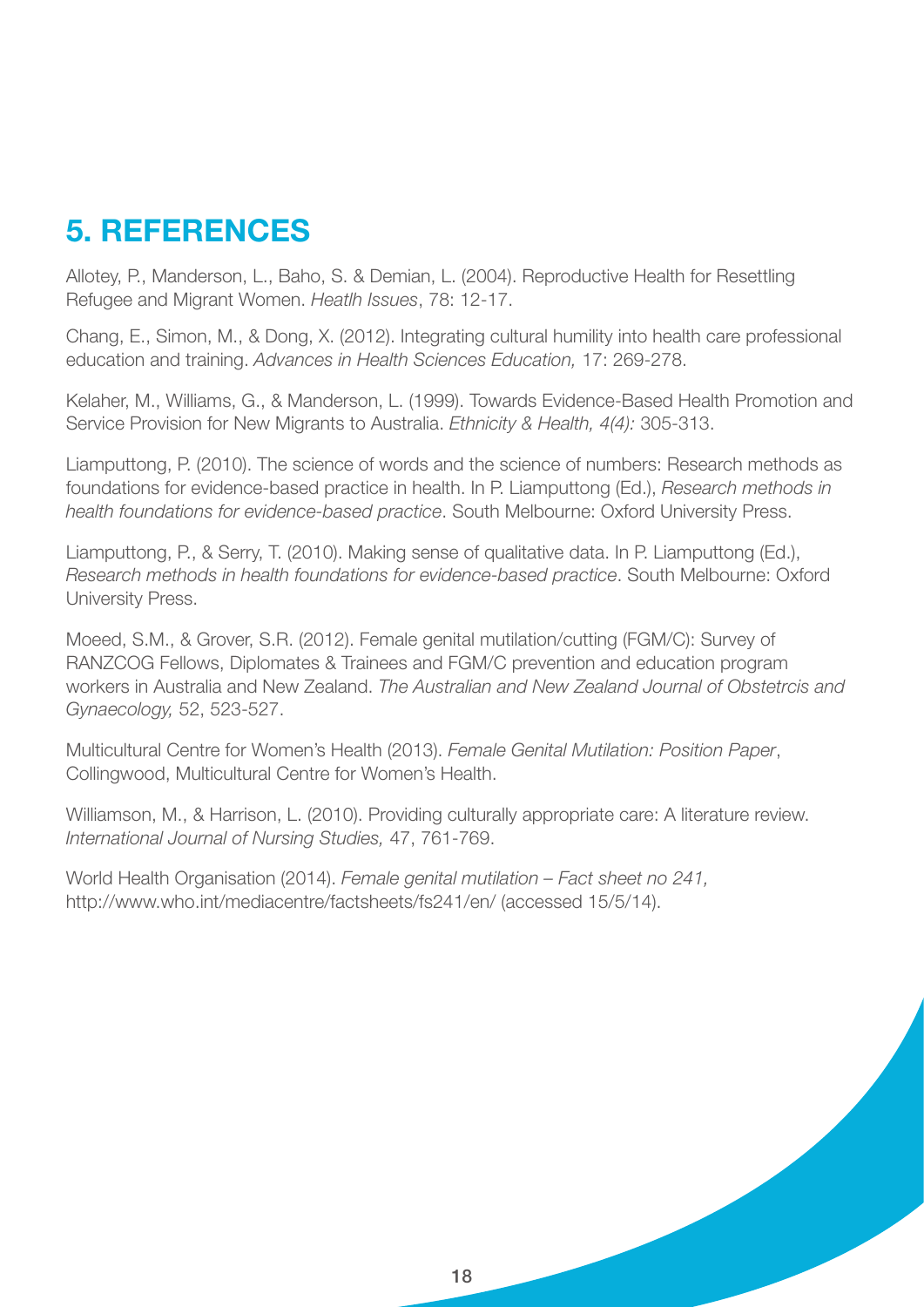# Appendix 1: Questions for participants

Common questions:

- Can you tell me about your experience of using women's health and support services in Australia?
- Are you aware of any women's health/support services?
- As an African woman, what aspect of health service is important to you?
- Sometimes women feel that it's important to have somebody who has similar experiences working within the health service; in your opinion, do you think this would benefit the women?
- There are a number of women living with circumcision in Australia. If you are/were aware of support available to these women, do you think it would be beneficial?
- How do you access information about your own health?
- Some women would prefer to get their information from online sources, or via phone, or the social media. Is this something that you would use?
- What would be the best way to advertise services to young women such as you?

Specific questions for women who know of services and have used them:

- Which services have you used?
- How did you first find out about the services?
- Do you think these services meet or are applicable to your needs?
- What has worked well for you in this service?
- What has not worked well for you?
- Did you have an input into the services you have received? Did you feel that your concerns were listened to? Did you feel that you were involved in your care? Were your worries/ concerns taken seriously?
- Did you feel that what you told the health professional was kept confidential?
- What barriers were you faced with when trying to access these services?
- How could the services be made better?
- Would you recommend the services that you have used to your family/friends?